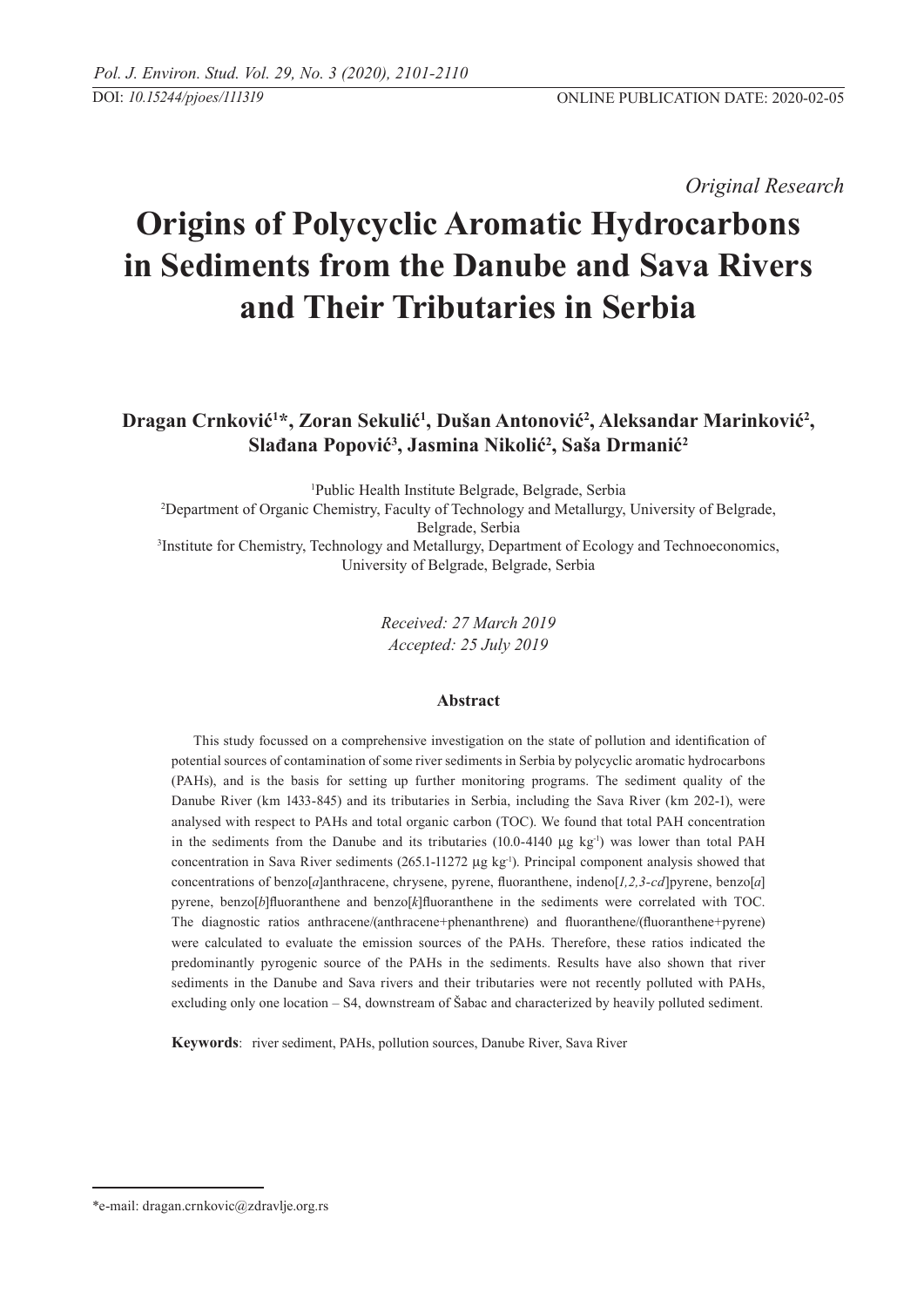### **Introduction**

Polycyclic aromatic hydrocarbons (PAHs) are organic compounds that are mostly colourless, white or pale yellow solids. They are a group of several hundred chemically related compounds, environmentally persistent, with various structures and different levels of toxicity. PAHs enter the environment through many different routes and disperse through air and water as a result of many human activities. In nature, they are usually found as a complex mixture of two or more compounds [1-4].

The sources of PAHs that enter the environment are numerous and can be natural or synthetic. The major PAH sources in the environment are pyrogenic, petrogenic and biological. When organic substances (i.e., fossil fuel or biomass) are exposed to high temperatures under no oxygen or low oxygen conditions, pyrogenic PAHs are formed [5]. The main sources of pyrogenic PAHs are different industrial processes, urban runoff, oil spills, combustion emissions and ship traffic — all of which are anthropogenic input. Additional anthropogenic sources include vehicle exhaust emissions, tire degradation, industrial emissions from catalytic cracking, air blowing of asphalt, coking coal, domestic heating emissions from coal, oil, gas and wood, refuse incineration and biomass burning [6-8]. Thus, these PAHs are usually found in higher concentrations in urban areas and commonly distributed by atmospheric deposition as well as urban runoff. Petrogenic PAHs, on the other hand, are formed during crude oil maturation and similar processes. They are introduced into the environment naturally by oil seeps, or anthropogenically by the spills of crude or refined petroleum products [9-17]. Finally, PAHs can be the products of some bacteria and plants, and thus they are called biologically produced PAHs [5, 9-17]. Based on physical, chemical and biological properties, PAHs are classified into high molecular weight (HMW, 4-6 rings) and low molecular weight (LMW, 2-3 rings) types. Some PAH ratios and indices can indicate the sources of the PAHs that occur in sediments or other environments [18, 19]. In aquatic environments, a common indicator of weathering is the low molecular weight/high molecular weight (LMW/HMW) ratio. PAH profiles can be used to distinguish these two origins; pyrogenic PAHs are generally characterised by the dominance of HMW, over those with LMW [20].

Urban development often results in physically modified rivers, for example, for navigation as well as minimisation of flooding [21]. On the other hand, urban rivers are frequently contaminated as a result of anthropogenic activities like shipping, road use and industrial discharge, but also they often receive discharges from urban drainage networks [22, 23]. Consequently, the aquatic ecosystem becomes polluted with different contaminants, but also with PAHs that can represent serious problem due to the toxicity and accumulative behaviour [24-28]. They accumulate in

river sediments, making them continuous sources of toxic and hazardous substances that can affect aquatic organisms, wildlife and finally humans through the food chain [29]. If the sediment is disturbed, it can be resuspended and contaminants can enter the water and affect the whole ecosystem [30].

Existing PAHs in the environment are an ecological issue, since they are dangerous for humans. Considering living organisms, most PAHs have toxic, mutagenic, and/or carcinogenic properties, where the level of toxicity depends on the number of rings. They interfere with the function of cellular membranes and membraneassociated enzyme systems, leading to numerous dysfunctions in the human body [31]. Taking into account 126 United States Environmental Protection Agency (US EPA) priority pollutants listed by the Clean Water Act, 16 of them are PAHs, with the following seven being known as carcinogens and mutagens: (chrysene, benzo[*a*]anthracene, benzo[*k*]fluoranthene, benzo[*b*]fluoranthene, benzo[*a*]pyrene, indeno[*1,2,3-cd*] pyrene and dibenzo[*ah*]anthracene as Group B, probable human carcinogens) [32]. Understanding the different mechanisms by which PAHs are introduced into the environment can help to limit human exposure to these compounds.

The total organic carbon (TOC) in a sediment is an important parameter during environmental evaluation because it is an indicator of pollution and eutrophication rate. That rate is proportional to the content of organic matter that is the primary source of food for benthic organisms in aquatic environments. However, too much organic matter can cause oxygen depletion in the sediment and the overlying water layer and can have harmful effects on benthic organisms and fish. PAH behaviour in sediment is controlled by the compounds' stable absorption on the surface of the sediment. PAHs with three or more rings tend to be strongly absorbed, first onto aggregates smaller than 50 µm. However, the fact is that PAHs show a strong affinity to organic matter content, and concentrations of PAHs in sediments are controlled by the organic matter content [33, 34]. Many studies have shown a positive correlation between PAHs and TOC, even though it is not completely clear which part of TOC plays a key role in controlling PAH distribution in sediments [35].

For a preliminary risk assessment, the contents of PAHs in this study were compared to Dutch recommendations and Serbian regulations of pollutant substances limit values in surface water, groundwater and sediment (Circular on Target Values and Intervention Values and Intervention Values for Soil Remediation Netherlands Government Gazette, 2000 and Official Gazette of RS, 50/2012, in Serbian). Dutch standards and Serbian legislation for contaminated sediments correspond to class 0 (non-polluted), class 1 (slightly polluted), class 2, (moderately polluted), class 3 (heavily polluted) and class 4 (extremely polluted sediment) [36]. A total of 16 PAHs were examined, and 10 were analyzed for the purpose of classifying according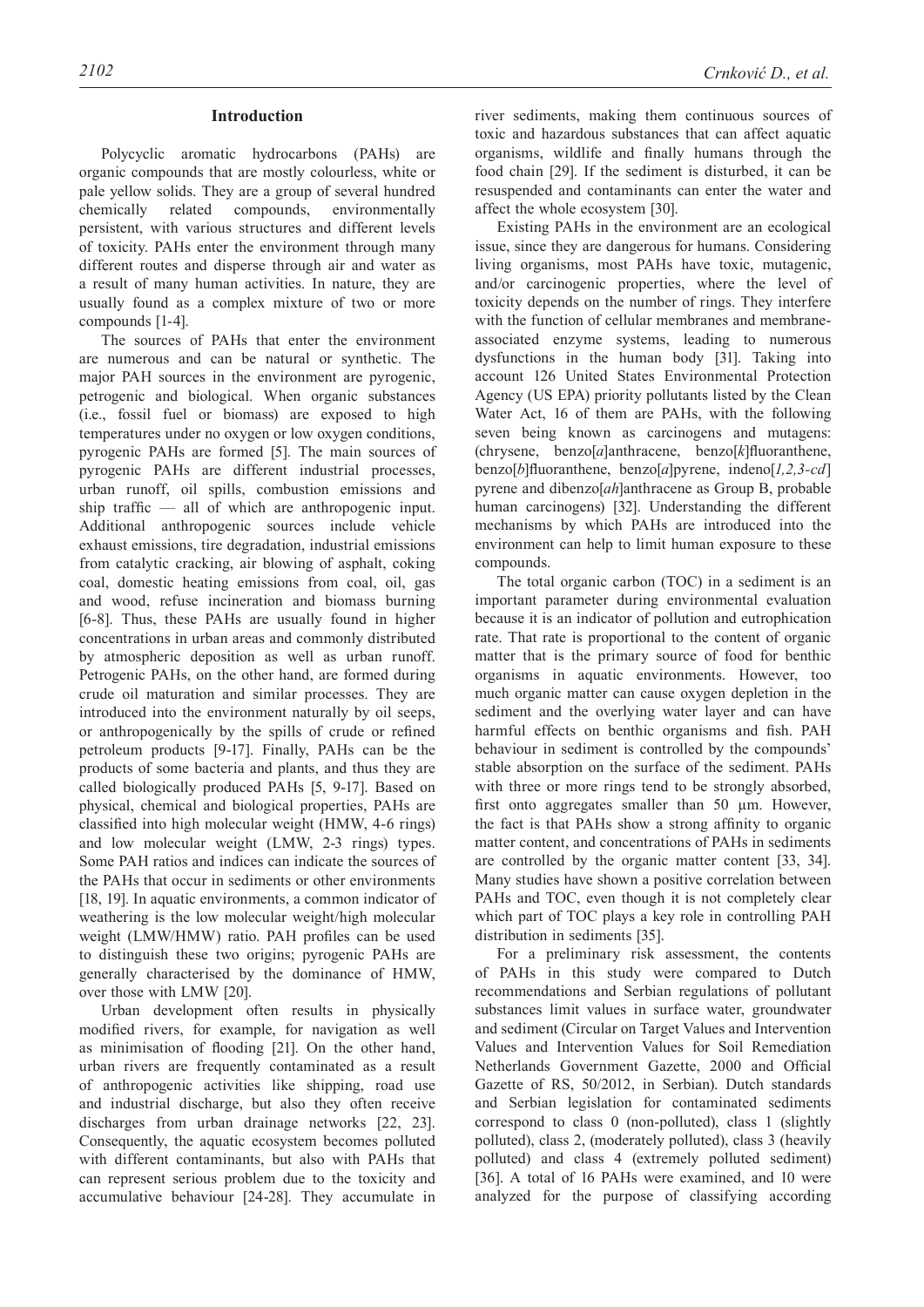to the Dutch and Serbian regulations; naphthalene (Nap), anthracene (Ant), benzo[*a*]anthracene (Baa), benzo[*k*]fluoroanthene (Bkf), benzo[*a*]pyrene (Bap), chrysene (Chr), phenanthrene (Phe), fluoranthene (Fla), indeno[*1,2,3-cd*]pyrene (Inp) benzo[*ghi*]perylene (Bpe) and, following the U.S. EPA priority pollutant list, 6 were added (for a total of 16) for the purpose of calculating the diagnostic ratio for acenaphthene (Ane), acenaphthylene (Any), fluorene (Flu), pyrene (Pyr), benzo[*b*]fluoranthene (Bbf) and dibenzo[*ah*]anthracene (Daa).

For the purpose of this study, the data were obtained during 2008 and 2013. The aim of this research was to provide important information on PAH levels in surface sediments of the Danube River and Sava River, but also to identify possible sources of polycyclic aromatic hydrocarbons and to monitor the pollution of aquatic ecosystems. Principal component analysis was utilised to investigate the relationships of the PAHs studied with TOC in the sediments, while the likely origins of the PAHs in the sediments were considered using ratios of specific PAHs.

### Study Area

The Danube is the second-longest  $(\sim 2,800 \text{ km})$  river in Europe. It rises in the Black Forest region of Germany and reaches its discharge point in the Black Sea, running through central and Eastern Europe. The Danube's total catchment area (801,500 km<sup>2</sup>), encompasses 19 countries and is home to 81 million people. In Serbia, the Danube is 588 km long.

The Sava is 945 km long, rises in Slovenia, enters Serbia at 210.8 km and ends at its confluence with the Danube, joining its right bank at 1169.9 km in Belgrade, Serbia. The Sava is the largest Danube tributary by discharge  $(1,564 \text{ m}^3 \text{ s}^{-1}$  average) and the second largest by catchment area. The Sava River basin covers 95,700 km2 of land in former Yugoslavia, before discharging into the Danube at Belgrade, Serbia. For the supply of drinking water, both large cities and small villages in the Sava catchment area rely on ground water. Only Belgrade, the Serbian capital, uses both ground water and river water. Activities such as agriculture, forestry, electric power generation, sport and recreation occur in and around this river. Furthermore, changes in the water environment caused by industrialisation and human activity have affected the ecological system of the Sava catchments [37].

Pollution by PAHs in the Danube and the Sava River basins has been reported in many studies. The PAHs in the Danube and Sava sediments in Serbia are currently analysed by official control networks as well as scientific research. Such pollution monitoring has also involved analysing different quality criteria [36, 38]. Twenty-one sampling sites were chosen along a 573 km stretch of the Danube in Serbia, from Bezdan (river-km 1425) down to Radujevac (river-km 852). One of the main tributaries of the Danube is the Sava. Hence, 10 sampling locations were selected along the Sava, encompassing a 202 km-long reach of the river, from Jamena (river-km 202) to its outfall into the Danube River, Kapetanija (river-km 1). The sampling points are presented in Fig. 1 and Table 1.

The study also took into consideration the influence of the large tributaries of the Danube (the Tisa, the Sava, and the Velika Morava rivers). The following



Fig. 1. Sediment sampling sites along the Serbian part of the Danube and Sava rivers.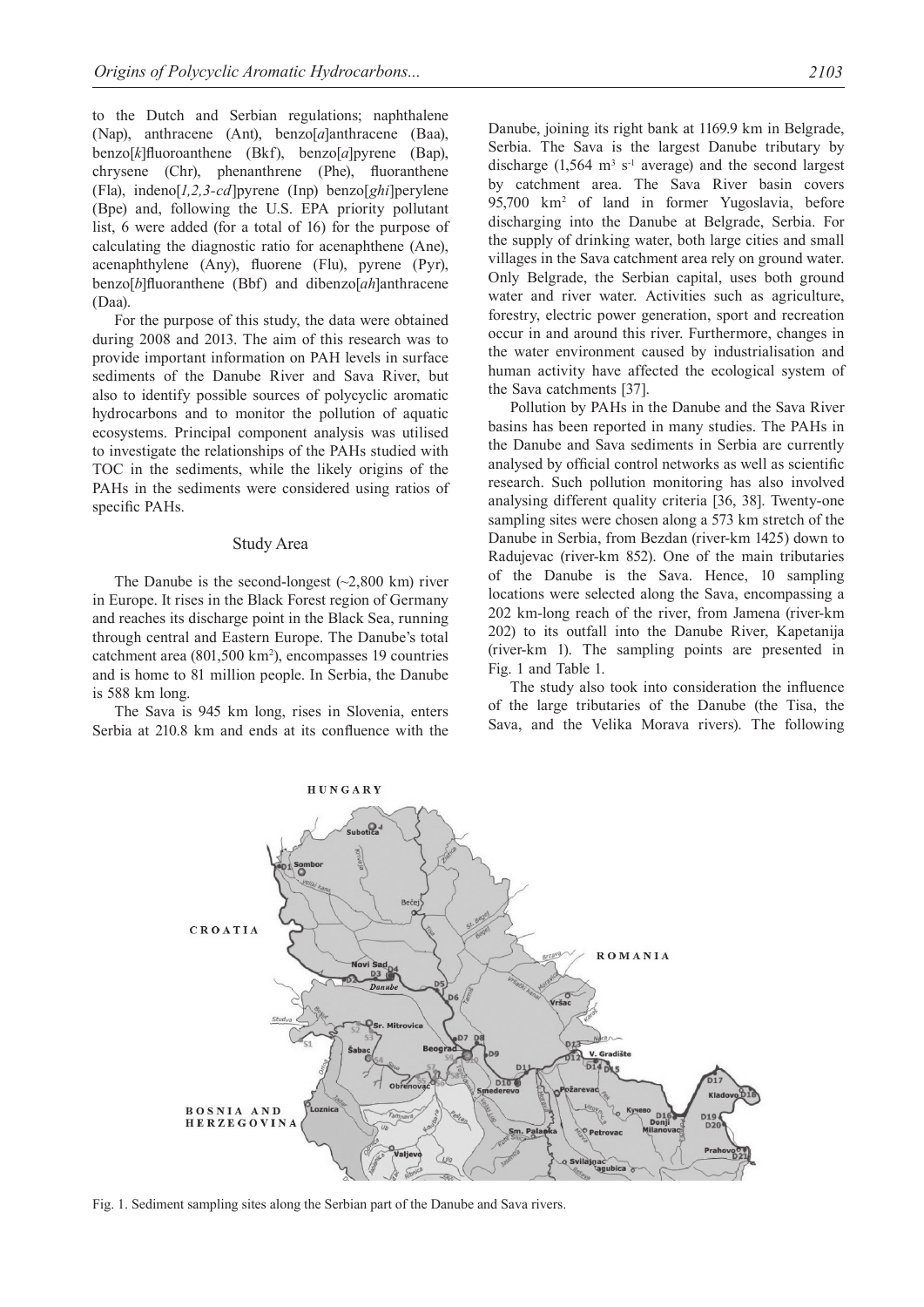| Location name-Danube               | Mark on the map |
|------------------------------------|-----------------|
| 1. Bezdan                          | D <sub>1</sub>  |
| 2. Neštin                          | D2              |
| 3. Ledinci                         | D <sub>3</sub>  |
| 4. Novi Sad                        | D <sub>4</sub>  |
| 5. Stari Slankamen                 | D <sub>5</sub>  |
| 6. Surduk                          | D <sub>6</sub>  |
| 7. Zemun                           | D7              |
| 8. Bela Stena                      | D <sub>8</sub>  |
| 9. Beograd Vinča                   | D <sub>9</sub>  |
| 10. Smederevo                      | D10             |
| 11. Kovin's bridge                 | D11             |
| 12. Ram                            | D12             |
| 13. Banatska Palanka               | D13             |
| 14. Veliko Gradište                | D14             |
| 15. Golubac                        | D15             |
| 16. Donji Milanovac                | D16             |
| 17. Tekija                         | D17             |
| 18. Mala Vrbica                    | D <sub>18</sub> |
| 19. Brza Palanka                   | D19             |
| 20. Mihajlovac                     | D20             |
| 21. Radujevac                      | D21             |
| Location name-Sava                 | Mark on the map |
| 1. Jamena                          | S1              |
| 2. Upstream of Sremska Mitrovica   | S <sub>2</sub>  |
| 3. Downstream of Sremska Mitrovica | S3              |
| 4. Sava downstream of Šabac        | S <sub>4</sub>  |
| 5. Sava Skela                      | S5              |
| 6. Sava Zabran                     | S <sub>6</sub>  |
| 7. Sava Duboko                     | S7              |
| 8. Sava Ostružnica                 | S8              |
| 9. Sava Makiš                      | S9              |
| 10. Sava Kapetanija                | S10             |
|                                    |                 |

Table 1. Key to sampling locations of the Danube and Sava rivers.

tributaries of the Danube were sampled and analysed: Tamiš, Morava, Mlava, Pek, Tisa, River Porečka and Pek, as well as Kolubara, a Sava tributary. The sediment samples were taken from July 2016 to October 2016: 18 from the left bank and 10 from the right Danube bank (the number of samples is different due to the availability/unavailability of individual sampling points), and 8 from the left and 8 the from the right Sava bank, and 10 from the middle rivers and 12 from tributaries of the Danube River. Sampling was performed using a grab sampler (Van Veegrabs Eijkelkamp), at a depth of 0-10 cm from the top of the sediment surface, in accordance with standard procedures [39].

# **Materials and Methods**

The fine fraction  $(53 \text{ µm})$  sieved from each sediment was analysed for 16 PAH compounds, according to ISO 18287:2006, method B [40], which called for 10 g to 25 g of the field-moist sample sediments being weighed in a 500 ml conical flask. After adding 1 ml of the mixed internal standard solution (10 μg of each deuterated PAH) and subsequently 50 ml of water, 40 g of sodium chloride, 100 ml of acetone, and 50 ml of petroleum ether to the test sample. Then the flask was closed with the screw cap provided with a polytetrafluoroethylene inlay and extracted by shaking thoroughly on a shaking machine for at least 6 h. After precipitate appeared, the supernatant organic layer was decanted into a conical flask and the extract was dried over anhydrous sulphate for 1 h. An aliquot (30 ml) of the dried extract was transferred to the concentration apparatus and 100 μl of isooctane was added for protection. Then the aliquot was concentrated to about 2 ml using a water bath set at 40ºC, with the concentration apparatus under reduced pressure. The last concentration step was performed using a gentle stream of nitrogen at room temperature. The solution, which was then suitable for GC-MS analysis, contained nominally 1  $\mu$ g ml<sup>-1</sup> of each of the deuterated PAHs. An adsorption column was prepared by placing a small plug of glass wool at the bottom of the chromatographic tube and packing it dry with 4 g of silica gel. About 1 cm of anhydrous sodium sulphate was added to the top of the column. To condition the column, it was eluted with 10 ml of petroleum ether. As soon as the elution solvent reached the top of the column packing, the concentrated extract (2 ml) was transferred to the top of the column using a Pasteur pipette. The concentrator was rinsed twice with 1 ml of the elution solvent and transferred to the top of the chromatographic column. It was eluted with approximately 70 ml of petroleum ether and the eluate was collected in a point-shaped, calibrated test tube. Then 100 μl of isooctane was added and the solution concentrated at room temperature under nitrogen to about 0.5 ml. An appropriate amount of cyclohexane was added to obtain a defined volume (2 ml) of the final solution. This final solution, which was suitable for  $GC-MS$  analysis, contained nominally 1  $\mu$ g ml<sup>-1</sup> of each of the deuterated PAHs as the internal standard.

Quantitative analysis of the sediment extracts was carried out by gas chromatography with a mass spectrometer detector attached. Concentrations were determined for 16 PAHs in all sediments using a Hewlett Packard (HP) 6890 series II GC, equipped with HP 5973 mass selective detector (MSD) and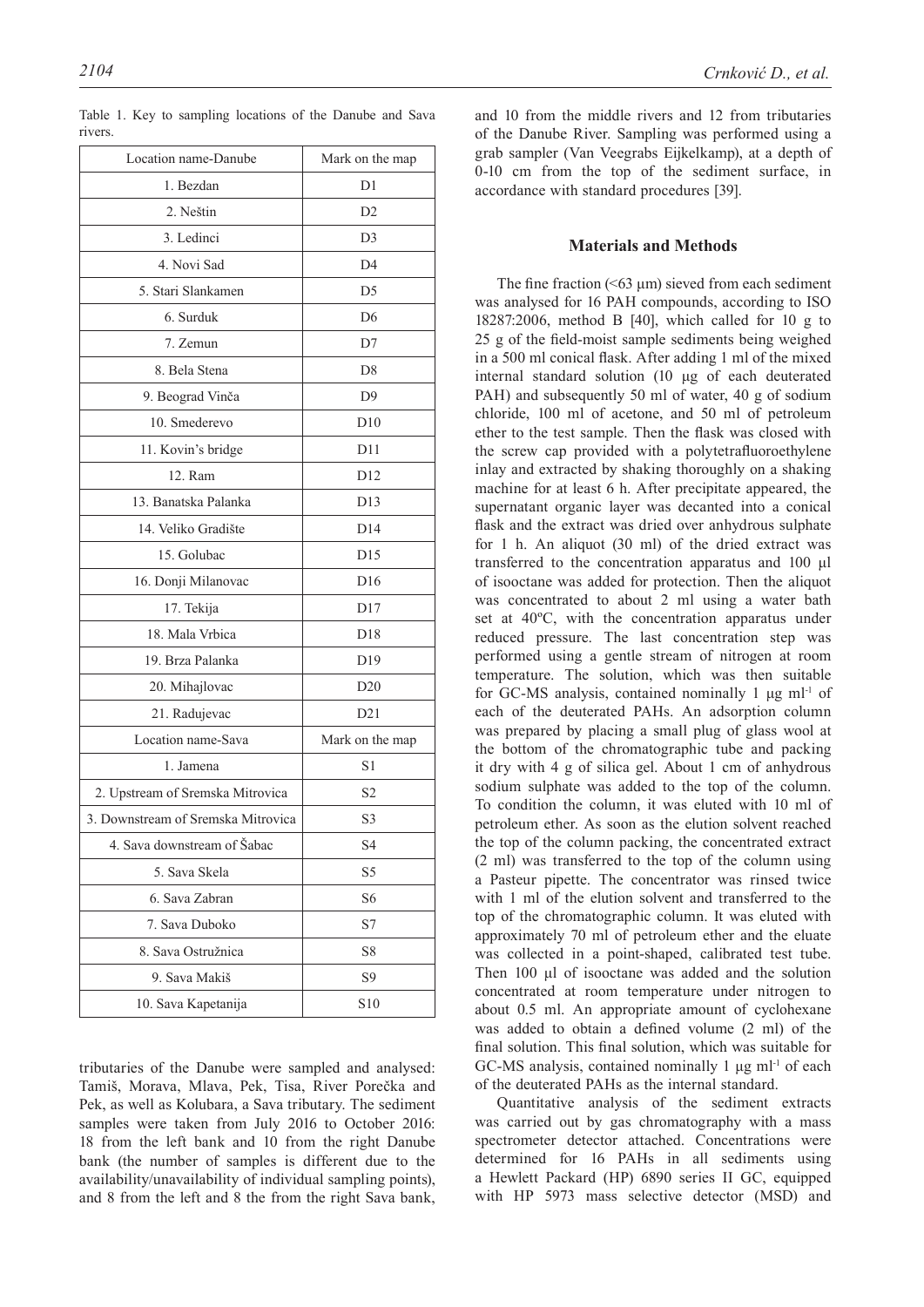| Parameter                      | Abbreviations | Target value | MAC value      | Intervention value |
|--------------------------------|---------------|--------------|----------------|--------------------|
| $PAH^{(1)}$                    |               | 1            | 10             | 40                 |
| Naphtalene                     | Nap           | 0.001        | 0.1            |                    |
| Anthracene                     | Ant           | 0.001        | 0.1            |                    |
| Phenanthrene                   | Phe           | 0.005        | 0.5            |                    |
| Fluoranthene                   | Fla           | 0.03         | 3              |                    |
| Benzo $[a]$ anthracene         | Baa           | 0.003        | 0.4            |                    |
| Chrysene                       | Chr           | 0.1          | 11             |                    |
| $\text{Benzo}[k]$ fluoranthene | <b>Bkf</b>    | 0.02         | $\overline{2}$ |                    |
| Benzo[a]pyrene                 | Bap           | 0.003        | 3              |                    |
| $\text{Benzo}[g,h,i]$ perylene | <b>Bpe</b>    | 0.08         | 8              |                    |
| Indeno $[1,2,3-cd]$ pyrene     | Inp           | 0.06         | 6              |                    |

Table 2. Target, MAC and intervention PAH concentrations (mg kg-1).

(1) PAH (sum of 10) here represents the total of naphtalene, anthracene, benzo[*a*]anthracene, benzo[*k*]fluoroanthene, benzo[*a*]pyrene, chrysene, phenanthrene, fluoranthene, indeno[*1,2,3*-*cd*]pyrene and benzo[*ghi*]perylene

HP-5MS capillary column  $(30 \text{ m} \times 0.25 \text{ mm} \text{ i.d. with}$ 0.25 μm film thickness). The splitless injection of 1  $\mu$ L of sample was conducted using the autosampler HP 6890. The column temperature started at 60ºC (2 min hold), followed by an increase to 310°C at 7°C min<sup>-1</sup> with a final holding time of 20 min. The carrier gas was helium at flow rate of 0.8 mL min<sup>-1</sup>.

Quantification was performed using the internal calibration method based on a five-point calibration curve for individual components. Method blanks (solvent), spiked blanks (standard spiked into solvent), matrix spikes/matrix spike duplicates, sample duplicates and standard reference material (CRM 141) [41] were routinely analysed with the sediment samples.

TOC in sediment was determined by using an Analytik Jena AG-multi EA 2000 elemental analyzer in accordance with method SRPS EN 13137:2005. Sediment pH was measured according to the SRPS ISO 10390:2007 method using a pH meter (Orion 5-multistar) with a glass electrode in a 1:5 (volume fraction) suspension of sediment in water. Data was statistically processed using CANOCO for Windows, Version 5.0. Principal component analysis (PCA) was used to show the relationship between the 16 PAHs and the supplementary variables: side of the rivers (left or right), pH and TOC.

# Indicative and Target Levels of Sediment Contamination

Indicative levels for serious sediment contamination and the accompanying target (Dutch and Serbian legislative) values for soil/sediment are presented in Table 2. The given concentrations are from a standard type of sediment with 10% organic matter and 25% clay. For the target value, maximum allowable concentration (MAC) and intervention value of PAH, no soil type correction factor was used for sediments with an organic matter content of up to 10% or for sediments with an organic matter content above 30%. For sediment with an organic matter content up to 10% a value of 1 was used (40 mg kg-1), and for soils with an organic matter content from 30% upwards a value of 3 was used  $(120 \text{ mg kg}^{-1})$ . For organic matter content between 10% and 30%, the following soil type correction formula was used:

(SW)b = 1 x (% organic matter/10), (IW)b = 40 x (% organic matter/10)

 $\dots$  in which (SW, IW) $b = \text{target value}$ , the intervention value for the soil to be assessed % organic

Table 3. PAHs  $(\mu g \, kg^{-1})$  in Danube River sediments.

| Danube sampling<br>locations | PAHs <sup>1</sup> | Danube sampling<br>locations | PAHs <sup>1</sup> |
|------------------------------|-------------------|------------------------------|-------------------|
| <b>Bezdan</b>                | 481.1             | Ram                          | 326.0             |
| Neštin                       | 2140              | Banatska Palanka             | 360.0             |
| Ledinci                      | 795.0             | Veliko Gradište              | 770.0             |
| Novi Sad                     | 558.0             | Golubac                      | 1020.0            |
| Stari Slankamen              | 620.0             | Donji Milanovac              | 678.0             |
| Surduk                       | 428.0             | Tekija                       | 1675.0            |
| Zemun                        | 480.0             | Mala Vrbica                  | 650.0             |
| Bela Stena                   | 288.0             | Brza Palanka                 | 380.0             |
| Beograd-Vinča                | 336.9             | Mihajlovac                   | 615.0             |
| Kovin's bridge               | 514.0             | Radujevac                    | 560.0             |

 $1$ PAHs = the sum of the identified PAHs in the examined sediments.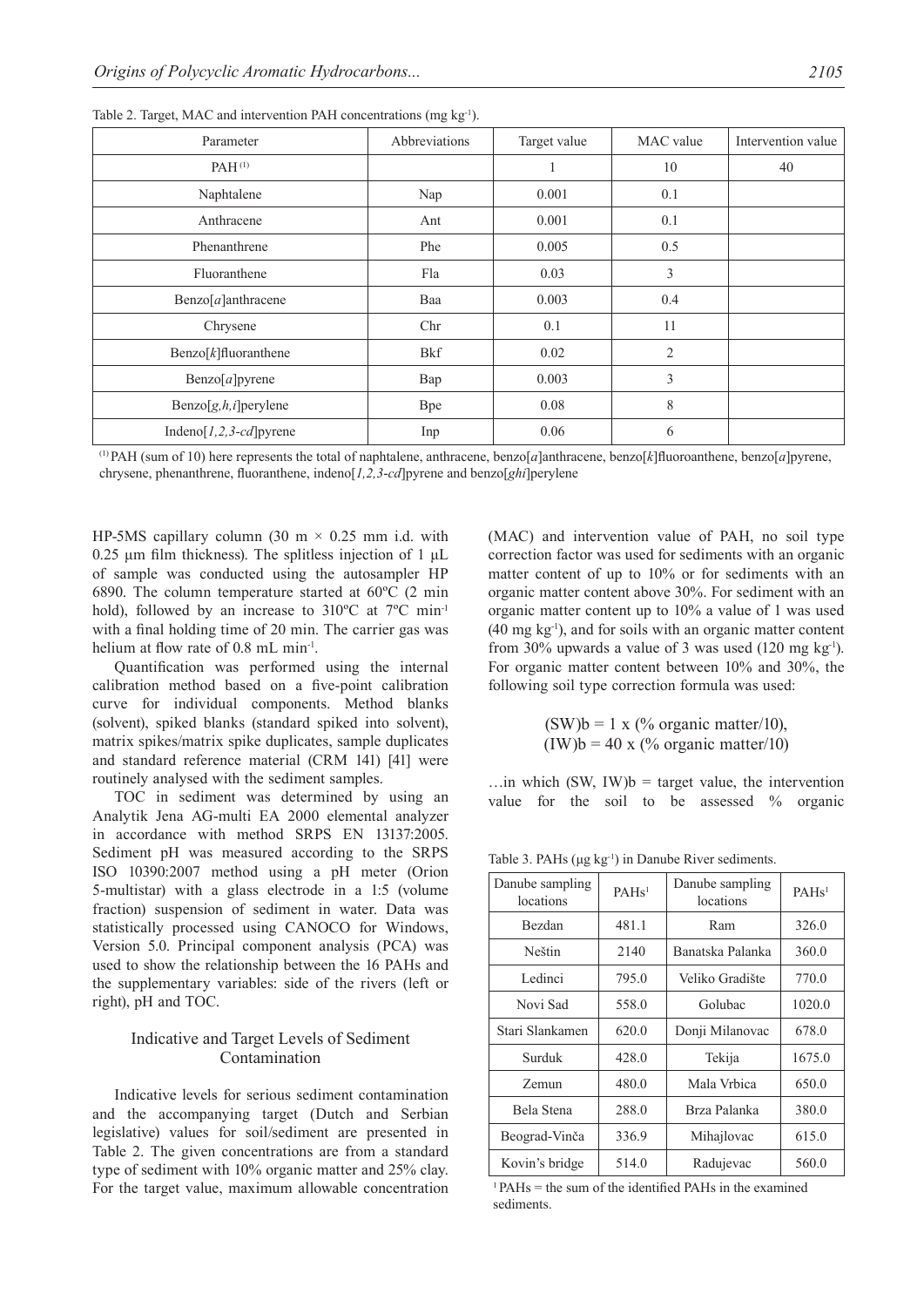| Sava sampling<br>locations         | PAHs <sup>1</sup> | Sava sampling<br>locations | PAHs <sup>1</sup> |
|------------------------------------|-------------------|----------------------------|-------------------|
| Jamena                             | 349.7             | Sava Skela                 | 550.0             |
| Downstream of<br>Sremska Mitrovica | 711.0             | Sava Zabran                | 416.2             |
| Upstream of Sremska<br>Mitrovica   | 745.0             | Sava Duboko                | 595.3             |
| Sava downstream<br>of Šabac        | 11272             | Sava Makiš                 | 346.0             |
| Sava Kapetanija                    | 337.9             | Sava Ostružnica            | 265.1             |

Table 4. PAHs (μg kg<sup>-1</sup>) in Sava River sediments.

 $<sup>1</sup>$  PAHs = the sum of the identified PAHs in the examined</sup> sediments.

matter = measured percentage of organic matter in the soil to be assessed.

The PAH considered in Dutch standards (Σ10 Dutch PAHs) is the sum of three low molecular weight (LMW) PAHs: Nap, Phe, Ant and seven high molecular weight (HMW) PAHs: Fla, Baa, Chr, Bap, Bkf, Inp and Bpe. The PAHs in the river sediments were classified according to the Dutch national evaluation scheme and the relevant Serbian national regulation.

| Sampling points                 | PAHs <sup>1</sup> | Sampling points    | PAHs <sup>1</sup> |
|---------------------------------|-------------------|--------------------|-------------------|
| Begej-Srpski Itebej             | 4140              | Velika Morava      | 112.0             |
| Begej-confluence of<br>Tisa     | 1660              | Pek                | 10.0              |
| Tisa-Martonoš                   | 322.0             | Porečka river      | 140.0             |
| Tisa-Novi Bečej                 | 302.0             | Tamiš              | 322.0             |
| <b>Tisa Titel</b>               | 1560              | Tisa-Žabalj bridge | 722.0             |
| Kolubara<br>(tributary of Sava) | 220.0             | Timok              | 104.0             |

Table 5. PAHs (μg kg-1) in sediments from Danube tributaries,

excluding the Sava.

 $1$ PAHs = the sum of the identified PAHs in the examined sediments.

# **Results and Discussion**

# PAHs

In the river sediments PAHs are presented in Tables 3-5 and ranged from 10 to 4140  $\mu$ g kg<sup>-1</sup> in Danube River sediments and its tributaries. PAH concentrations in sediments from the Sava were higher than those



Fig. 2. PAHs in: a) Danube River sediments - part 1, b) Danube River sediments - part 2, c) Sava River sediments, and d) Sava River sediments downstream of Šabac.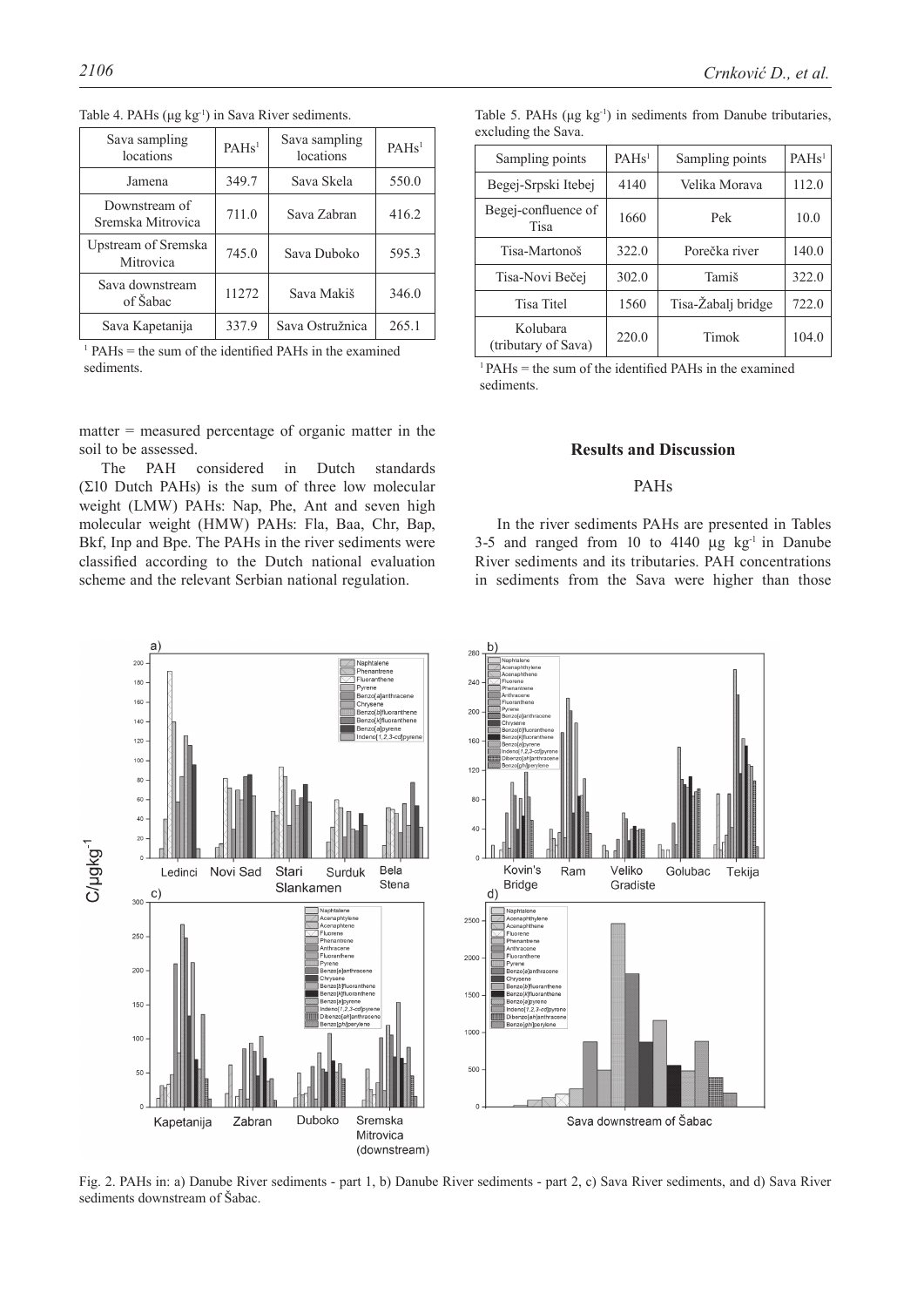Table 6. TOC levels (mg  $g^{-1}$ ) in sediments from of the Danube River and its tributaries.

| Sampling locations<br>along the Danube | TOC <sup>1</sup> | Sampling locations<br>(tributaries<br>of the Danube) | <b>TOC</b> |
|----------------------------------------|------------------|------------------------------------------------------|------------|
| Tekija                                 | 25.7             | Begej-Srpski Itebej                                  | 43.8       |
| Donji Milanovac                        | 10.0             | Begej-confluence of Tisa                             | 26.8       |
| Ram                                    | 12.5             | Tisa-Martonoš                                        | 10.8       |
| Novi Sad                               | 24.0             | Tisa-Novi Bečej                                      | 14.3       |
| Mihajlovac                             | 25.9             | Tisa-Titel                                           | 24.5       |

 $1\text{TOC}$  = total organic carbon

measured in the Danube sediments and ranged from 265.1 to 11272 µg kg-1.

The PAH concentrations ranged from 10 to 4140  $\mu$ g kg<sup>-1</sup> in tributaries of the Danube. Furthermore, PAHs in sediments from the Sava were higher than those determined for the Danube and ranged from 265.1 to  $11272 \mu$ g kg<sup>-1</sup>.

Graphic representations of the concentrations of PAHs in Danube and Sava sediments are given in Fig. 2.

PAHs in the river sediments were under the limits allowed by Dutch legislation (target and MAC values; Table 2), excluding the Sava River sediment taken downstream of Šabac.

The TOC in sediments from the Danube and its tributaries ranged from 10.0 mg  $g^{-1}$  to 43.8 mg  $g^{-1}$ (Table 6). The pH of sediments from the Danube and its tributaries ranged from 7.63 to 8.15.

TOC levels in Sava sediments ranged from 11.1 mg  $g^{-1}$  to 22.7 mg  $g^{-1}$  (Table 7), while pH ranged from 7.76 to 8.10.

 To estimate the vulnerability of PAHs to abiotic and biotic degradation, and their toxicity and effect on humans, evaluation of sediment's physicochemical characteristics is very useful [42]. TOC is often positively correlated with organic contamination, while biochemical degradation of PAHs depends on the pH of the environment. Therefore, determining a sediment's

Table 7. TOC levels (mg g<sup>-1</sup>) in Sava River sediments.

| Sampling location                  | TOC <sup>1</sup> | Sampling<br>location | <b>TOC</b> |
|------------------------------------|------------------|----------------------|------------|
| Jamena                             | 11.4             | Sava Skela           | 21.6       |
| Downstream<br>of Sremska Mitrovica | 21.8             | Sava Zabran          | 20.7       |
| Upstream of Sremska<br>Mitrovica   | 20.1             | Sava Duboko          | 12.4       |
| Sava downstream<br>of Šabac        | 22.7             | Sava Makiš           | 12.5       |
| Sava Kapetanija                    | 15.4             | Sava Ostružnica      | 11.1       |

 $1\text{ TOC}$  = total organic carbon



Fig. 3. Principal component analysis showing the relationship between PAHs, side of the river (squares: R-right, L-left, M-middle), TOC and pH (PC1).

physicochemical characteristics and the consequent possibility of PAH degradation is an important indicator for judging the effectiveness of any bioremediation process. The evaluation of PAH behaviour and the sediment physicochemical characteristics (pH and TOC) are relevant to bioavailability, environmental protection, multi-media partitioning behaviour and resistance to biotic and abiotic degradation [43, 44]. PCA was used to study the relationship between PAHs, side of the river, TOC and pH, and is presented in Fig. 3. A higher concentration of the PAHs was found on the right side of the rivers compared to the left. Sediments from the middle of the river (M) were more correlated to benzo[*a*]anthracene, chrysene, pyrene, fluoranthene, indenо[*1,2,3-cd*] pyrene, benzo[*a*]pyrene, benzo[*b*] fluoranthene and benzo[*k*]fluoranthene, as well as TOC. However, pH showed positive correlation only with benzo[*a*]pyrene, benzo[*b*]fluoranthene and benzo[*k*] fluoranthene and TOC.

The content of organic carbon in sediment has an important role in the retention of PAHs in soil and sediments [45-48]. A higher TOC means a higher amount of PAH can be absorbed [49].

#### Identifying PAH Sources

Two ratios of specific PAHs, Ant/(Ant+Phe) and Fla/ (Fla+Pyr), were considered as suitable to indicate the origins of the PAHs in river sediments [50, 51].

PAH isomer ratios, Ant/(Ant+Phe) and Fla/(Fla+Pyr), were used to confirm PAH sources at the 31 sampling locations (Fig. 4.). The Fla/(Fla+Pyr) ratio of 0.5 can be used to differentiate between pyrolytic and petrogenic origins. A Fla/(Fla+Pyr) ratio of under 0.4 indicates petroleum products, 0.4 to 0.5 indicates liquid fossil fuel combustion, and above 0.5 indicates grass, wood or coal combustion [52].

All the sediments had high concentrations of HMW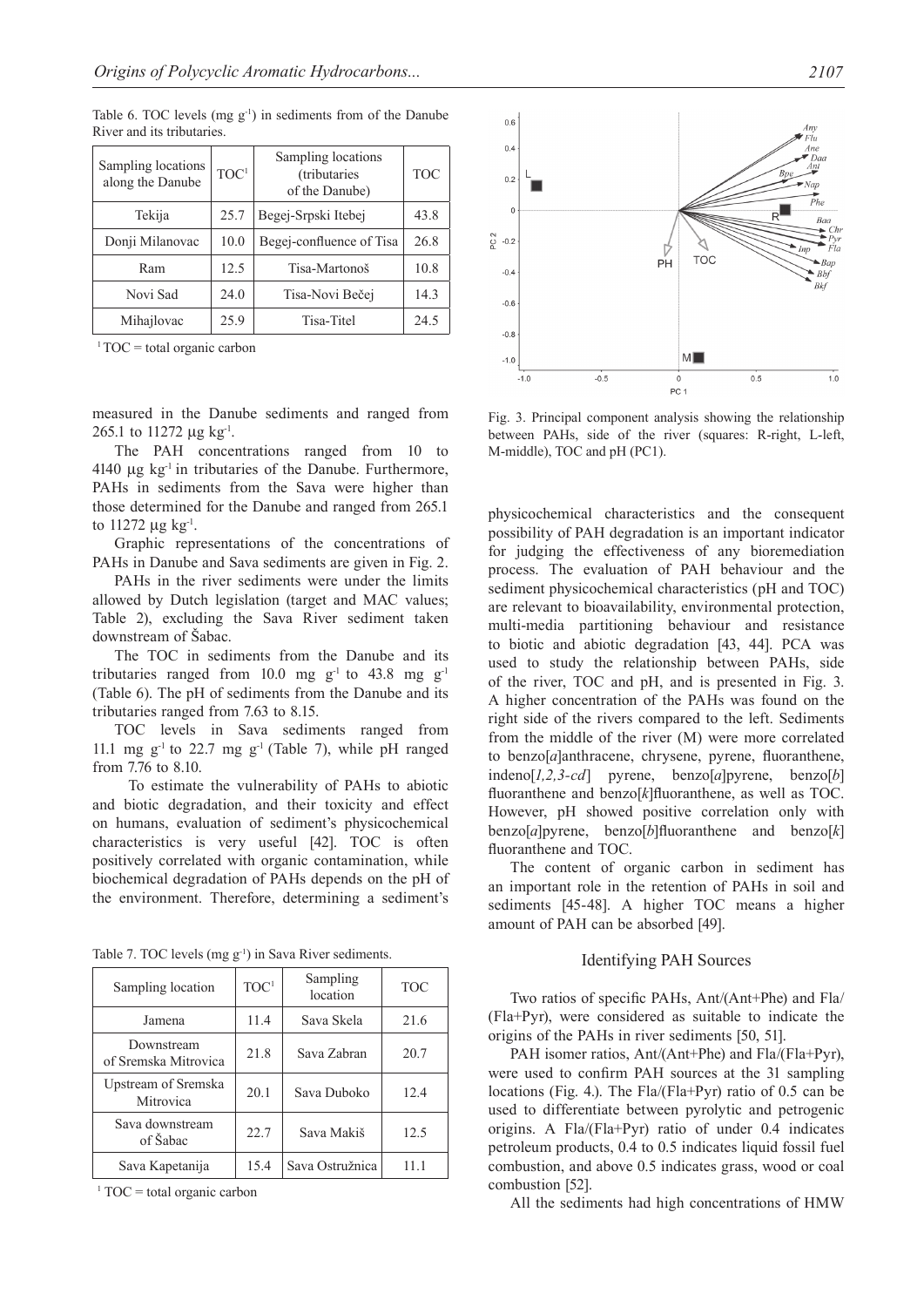

Fig. 4. Diagnostic ratio plots of Fla/(Fla+Pyr) vs. Ant/(Ant+Phe) in Danube and Sava river sediments.

PAH (4-6 rings), with Fla being the predominant compound in most locations. Ratioplots of Ant/ (Ant+Phe) versus Fla/(Fla+Pyr) showed that the PAHs were mainly derived from pyrogenic combustion, such as grass, wood and coal combustion [53].

From Fig. 4., the Fla/(Fla+Pyr) ratio varied from 0.46 to 0.63, with average values of 0.53 and 0.55 for Fla and Fla+Pyr, respectively, for the Danube and Sava rivers. Since these values were above 0.5 in all sediments, this suggested that these PAHs were predominantly of pyrogenic origin. The ratios ΣLMW/ΣHMW were <1 (0.340), for all the sampling locations, supporting the fact that the source of these PAHs was more likely to be the result of biomass or coal combustion.

Fla is less thermodynamically stable than Pyr and a predominance of the first compound over the second one is characteristic of pyrolytic sources. In the sediments, Fla (a 4-ring PAH) proved to be the most significant pollutant. Generally, greater concentrations of HMW PAHs than LMW PAHs were found in all sampling locations. Based on the studied source definition criteria, the PAH contaminants in the river sediments were mainly of pyrogenic origin. The PAHs from petrogenic input are usually characterised by high phenanthrene levels. As shown in Fig. 4, an Ant/(Ant+Phe) ratio above 0.1 indicated combustion processes, whereas a ratio below 0.1 corresponded to petroleum contamination. The contribution of petrogenic sources to the PAHs in the river sediments was also evident at some sampling locations (D2, D16 and D20).

# **Conclusions**

 PAHs in Danube River sediments in 2016 ranged from  $278.0$  to  $1675 \mu g kg^{-1}$ . In Sava River sediments PAHs were found to be higher than those measured in the Danube, ranging from 265.1 to 11272 µg kg-1. Also,

PAHs in sediments from other Danube tributaries ranged from 10  $\mu$ g kg<sup>-1</sup> to 4140  $\mu$ g kg<sup>-1</sup>. These results show that the Danube River sediments sampled are mostly not seriously polluted, according to both the Serbian and Dutch regulatory systems. However, the Sava River sediment at location S4, downstream from Šabac, is more polluted with PAHs. At this location, PAHs in the sediment are higher than the targeted and MAC values, but still lower than the level indicating that remediation is necessary, so the sediment at this location is class 3. The PAHs in sediments from the Sava and Danube in 2016 are similar to the values published in 2008 and 2013 [36, 54].

The sediment organic carbon content plays an important role in controlling PAH concentrations in the sediments. According to the PCA performed, TOC is positively correlated with benzo[*a*]anthracene, chrysene, pyrene, fluoranthene, indeno[*1,2,3-cd*]pyrene, benzo[*a*] pyrene, benzo[*b*]fluoranthene and benzo[*k*]fluoranthene.

According to the ratios of anthracene/ (anthracene+phenanthrene) and fluoranthene/ (fluoranthene+pyrene), the PAHs in most of these river sediments originate from pyrogenic sources.

In conclusion, the river sediments from the Danube and Sava rivers and their tributaries are mostly not seriously polluted with PAHs according to Serbian regulation and the Dutch national evaluation scheme. Information on levels of PAHs in ecosystems in and around the Danube and Sava rivers in Serbia, such as that provided in the current study, is required as a basis for implementing a permanent systematic approach in this region to protect and improve river sediment quality.

#### **Acknowledgements**

The authors acknowledge the financial support of the Ministry of Education, Science and Technological Development of the Republic of Serbia (project No. 172013).

## **Conflict of Interest**

The authors declare no conflict of interest.

#### **References**

- 1. MASIH A., LAL J.K. Concentrations and carcinogenic profiles of polycyclic aromatic hydrocarbons (PAHs) in groundwater of an urban site at a terai belt of North India. Int. J. of Appl. Eng. Res. **9** (1), 1, **2014**.
- 2. EHRENHAUSER F.S., PAH and IUPAC Nomenclature. Polycyclic Aromatic Compounds. **3**, 161, **2015**.
- 3. KUPPUSAMY S., THAVAMANI P., MEGHARAJ M., NAIDU R. Biodegradation of polycyclic aromatic hydrocarbons (PAHs) by novel bacterial consortia tolerant to diverse physical settings - Assessments in liquid- and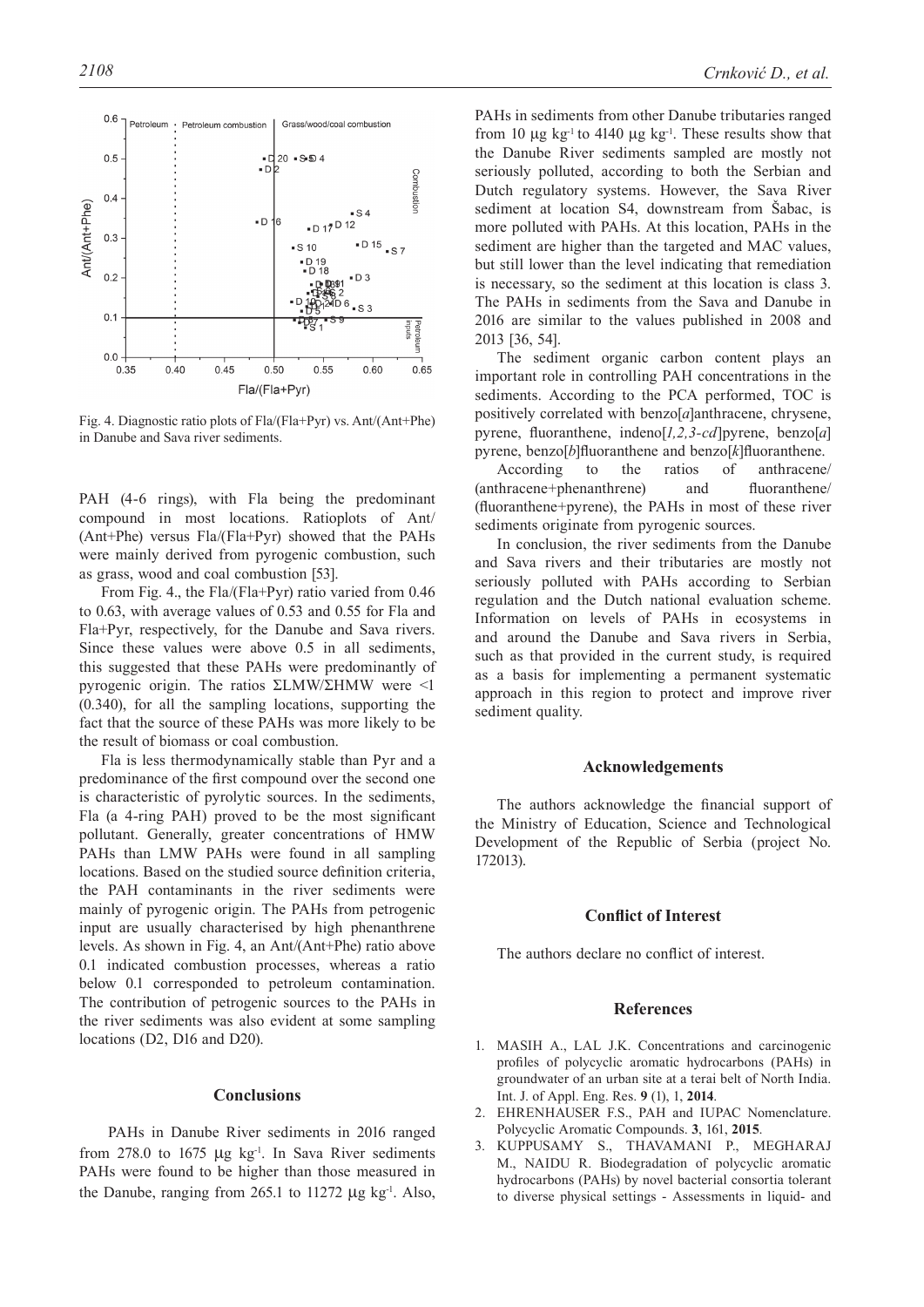slurry-phase systems. Int. Biodeterior. and Biodegradation. **108**, 149, **2016**.

- 4. LI T., WANG Y., GUO S., LI X., XU Y., WANG Y., LI X. Effect of polarity-reversal on electrokinetic enhanced bioremediation of Pyrene contaminated soil. Electrochimica Acta. **187**, 567, **2016**.
- 5. ABDEL-SHAFY H.A., MANSOUR M.S.M. A review on polycyclic aromatic hydrocarbons: Source, environmental impact, effect on human health and remediation. Egypt. J. Pet. **25** (1), 107, **2016**.
- 6. BAEK S.O., FIELD R.A., GOLDSTONE M.E., KIRK P.W., LESTER J.N., PERRY R.A. Review of atmospheric polycyclic aromatic hydrocarbons: sources, fate and behaviour. Water, Air and Soil Pollution. **60**, 279, **1991**.
- 7. MANOLI E., SAMARA C., KONSTANTINOU I., ALBANIS T. Polycyclic aromatic hydrocarbons in the bulk precipitation and surface waters of Northern Greece. Chemosphere. **41**, 1845, **2000**.
- 8. HSU W.T., LIU M.C., HUNG P.C., CHANG S.H., CHANG M.B. PAH emissions from coal combustion and waste incineration. J. Hazard. Mater. **318**, 32, **2016**.
- 9. RIBEIRO J., SILVA T., MENDONICA FILHO J.G., FLORES D. Polycyclic aromatic hydrocarbons (PAHs) in burning and non-burning coal waste piles. J. Hazard. Mater. **199**, 105, **2012**.
- 10. CHEN H.Y., TENG Y.G., WANG J.S., SONG L.T, ZUO R. Source apportionment of sediment PAHs in the Pearl River Delta region (China) using nonnegative matrix factorization analysis with effective weighted variance solution. Sci. Total Environ. **444**, 401, **2013**.
- 11. LIU Y., BECKINGHAM B., RUEGNER H., LI Z., MA L., SCHWIENTEK M., XIE H., ZHAO J., GRATHWOHL P. Comparison of sedimentary PAHs in the rivers of Ammer (Germany) and Liangtan (China): differences between early- and newly-industrialized country. Environ. Sci. Technol. **47** (2), 701, **2013**.
- 12. WANG X.T., MIAO Y., ZHANG Y., LI Y.C., WU M.H., YU G. Polycyclic aromatic hydrocarbons (PAHs) in urban soils of the megacity Shanghai: Occurrence, source apportionment and potential human health risk. Sci. of The Total Environ. **447**, 80, **2013**.
- 13. BARRECA S., BASTONE S., CAPONETTI E., MARTINO D.F.C., ORECCHIO S. Determination of selected polyaromatic hydrocarbons by gas chromatography-mass spectrometry for the analysis of wood to establish the cause of sinking of an old vessel (Scauri wreck) by fire. Microchemical Journal. **117**, 116, **2014**.
- 14. ERRIKSON A.C., NORDIN E.Z., NYSTRÖM R., PETTERSSON E., SWIETLICKI E., BERGVALL C., PAGELS J.H. Particulate PAH emissions from residential biomass combustion: Time-resolved analysis with aerosol mass spectrometry. Environ. Sci. Technol. **48**, 7143, **2014**.
- 15. REN C., WU Y., ZHANG S., WU L.L., LIANG X.G., CHEN T.H., ZHU Z.C., SOJINU S.O., WANG J.Z. PAHs in sediment cores at main river estuaries of Chaohu Lake: implication for the change of local anthropogenic activities. Environ Sci. Pollut. Res. Inter. **22** (3), 1687, **2015**.
- 16. SUN C., ZHANG J., MA Q., CHEN Y., JU H. Polycyclic aromatic hydrocarbons (PAHs) in water and sediment from a river basin: sediment-water partitioning, source identification and environmental health risk assessment. Environ. Geochem. Health. **39**, 1, **2016**.
- 17. FERNANDO S., SHAW L., SHAW D., GALLEA M., VANDENDEN L., HOUSE R., VERMA D.K., BRITZ Mc KIBBIN P., MC CARRY B. E. Evaluation of Firefighter

Exposure to Wood Smoke during Training Exercises at Burn Houses. Environ. Sci. Tech. **50** (3), 1536, **2016**.

- 18. YUNKER M.B., MACDONALD R.W., VINGARZAN R., MITCHELL R.H., GOYETTE D., SYLVESTRE S. PAH in the Fraser River basin: a critical appraisal of PAH ratios as indicators of PAH source and composition. Organic Geochemistry. **33**, 489, **2002**.
- 19. LIU M., FENG. J., HU P., TAN L., ZHANG X., SUN J. Spatial-temporal distributions, sources of polycyclic aromatic hydrocarbons (PAHs) in surface water and suspended particular matter from the upper reach of Huaihe River. Ecol. Eng. **95**, 143, **2016**.
- 20. ZHOU J.L., MASKAOUI K. Distribution of polycyclic aromatic hydrocarbons in water and surface sediments from Daya Bay, China. Environ. Pollut. **121**, 269, **2003**.
- 21. GURNELL A., LEE M., SOUCH C. Urban rivers: hydrology, geomorphology, ecology and opportunities for change. Geography Compass. **1** (5), 1118, **2007**.
- 22. FRANZ C., MAKESCHIN, F., WEIß H., LORZ C. Sediments in urban river basins: Identification of sediment sources within the Lago Paranoá catchment, Brasilia DF, Brazil – using the fingerprint approach. Sci. Total Environ. **466**, 513, **2014**.
- 23. WEN Y., SCHOUPS G., VAN DE GIESEN N. Organic pollution of rivers: Combined threats of urbanization, livestock farming and global climate change. Scientific Reports. **7** (1), 43289, **2017**.
- 24. LI H., RAN Y. Distribution and Bioconcentration of Polycyclic Aromatic Hydrocarbons in Surface Water and Fishes. The Scientific World Journal. **2012**, 1, **2012**.
- 25. SHAHPOURY P., HAGEMAN K.J., MATTHAEI C.D., ALUMBAUGH R.E., COOK M.E. Increased concentrations of polycyclic aromatic hydrocarbons in Alpine streams during annual snowmelt: investigating effects of sampling method, site characteristics, and meteorology. Environ. Sci. Technol. **48** (19), 11294, **2014**.
- 26. PEVERLY A.A., O'SULIVAN C., LIU L.Y., VENIER M., MARTINEZ A., HORNBUCKLE K.C., HITES R.A. Chicago's sanitary and ship canal sediment: Polycyclic aromatic hydrocarbons, polychlorinated biphenyls, brominated flame retardants, and organophosphate ester. Chemosphere. **134**, 380, **2015**.
- 27. LI Y., DUAN X. Polycyclic aromatic hydrocarbons in sediments of China Sea. Environ. Sci. Pollut. Res. **22** (20), 15432, **2015**.
- 28. RABODONIRINA S., NET S., OUDDANE B., MERHABY D., DUMOULIN D., POPESCU T., RAVELONANDRO P. Distribution of persistent organic pollutants (PAHs, Me-PAHs, PCBs) in dissolved, particulate and sedimentary phases in freshwater systems. Environ. Pollut. **206**, 38, **2015**.
- 29. KANNAN K., JOHNSON-RESTREPO B., YOHN S.S., GIESY J.P., LONG D.T. Spatial and temporal distribution of polycyclic Level and Spatial Distribution f Polycyclic Aromatic Hydrocarbons (PAHS) in sediments from Michigan inland lakes. Environ. Sci. Technol. **39** (13), 4700, **2005**.
- 30. YAN W., CHI J., WANG Z., HUANG W., ZHANG G. Spatial and temporal distribution of polycyclic aromatic hydrocarbons (PAHs) in sediments from Daya Bay, South China. Environ. Pollut. **157** (6), 1823, **2009.**
- 31. CHAWDA S., TARAFDAR A., SINHA A., MISHRA B.K. Profiling and Health Risk Assessment of PAHs Content in Tandoori and Tawa Bread from India. Polycyclic Aromatic Compounds. 1, **2017**.